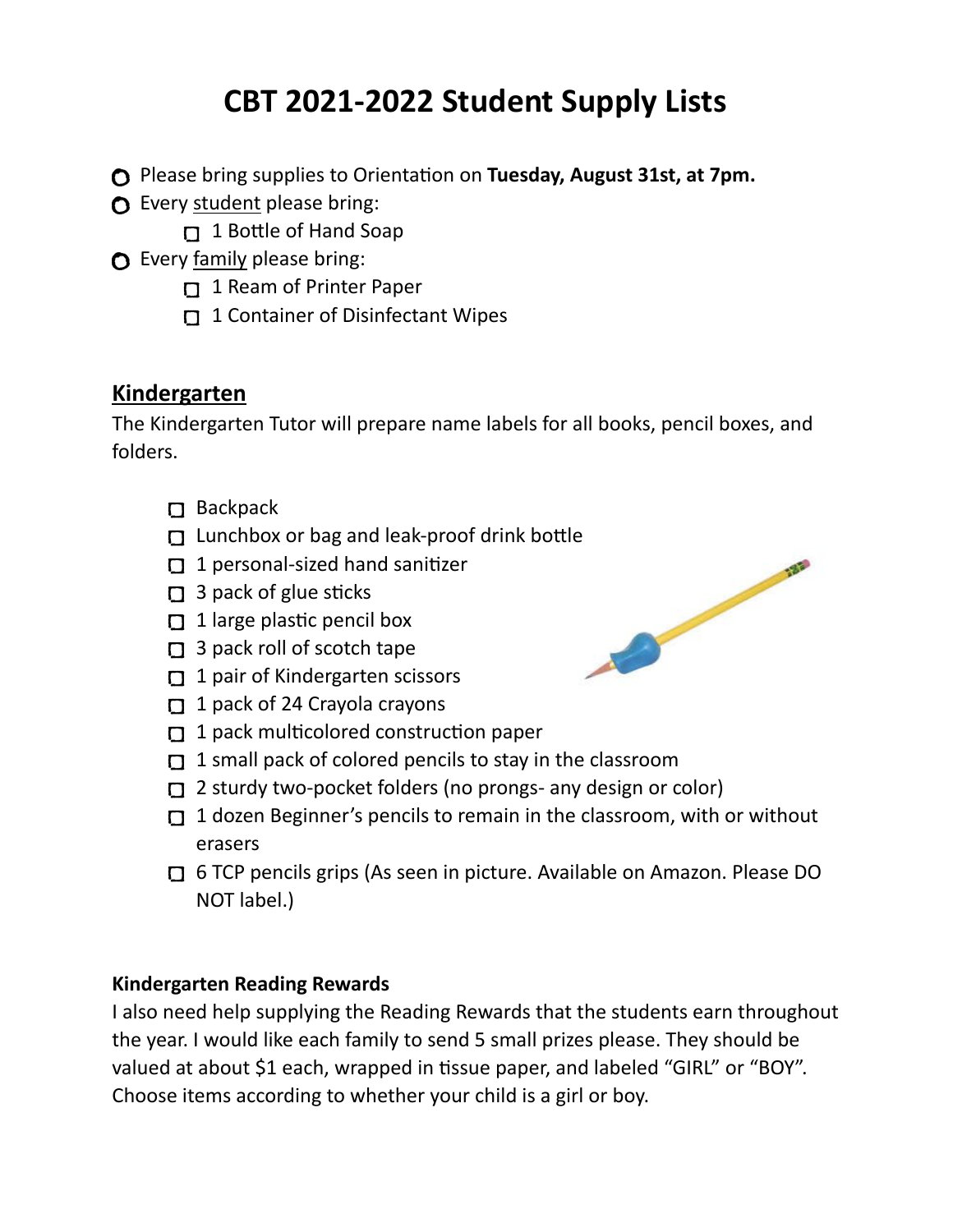## **First Grade**

- Backpack
- $\Box$  Lunchbox or bag and leak-proof drink bottle
- **D** Pencil box
- $\Box$  1 big pink eraser
- $\Box$  1 pack of 24 crayons
- $\Box$  1 pack of 24 colored pencils (no paper-wrapped)
- 1 sturdy two-pocket folder
- 1 sturdy two-pocket folder with prongs (It is easier for your child if the folders will lay open on their own. You may want to buy an extra one with prongs. They don't always make it through the year.)
- $\Box$  4-5 page protectors (Please attach these to the folder with prongs)
- 12" ruler (with easy to read cm and inches. Wood or rubbery ruler so it doesn't slip as easily.)

### **Second Grade**

- $\Box$  Backpack
- $\Box$  Lunchbox or bag and leak-proof drink bottle
- 1 personal-sized hand sanitizer
- $\Box$  1 pack of pencil erasers
- 2 packs of #2 Ticonderoga pencils
- 1 pack of 24 colored pencils (to stay in the classroom)
- 1 pack of markers (to stay in the classroom)
- 1 composition notebook (wide ruled)
- 1 package of wide ruled notebook paper
- 1 ruler with inches and centimeters
- $\Box$  1 pair of scissors
- $\Box$  2 sturdy folders (1 pockets only, 1 with pockets and prongs)
- \*\* NO erasable pens will be allowed in class. Please DO NOT bring them.\*\*